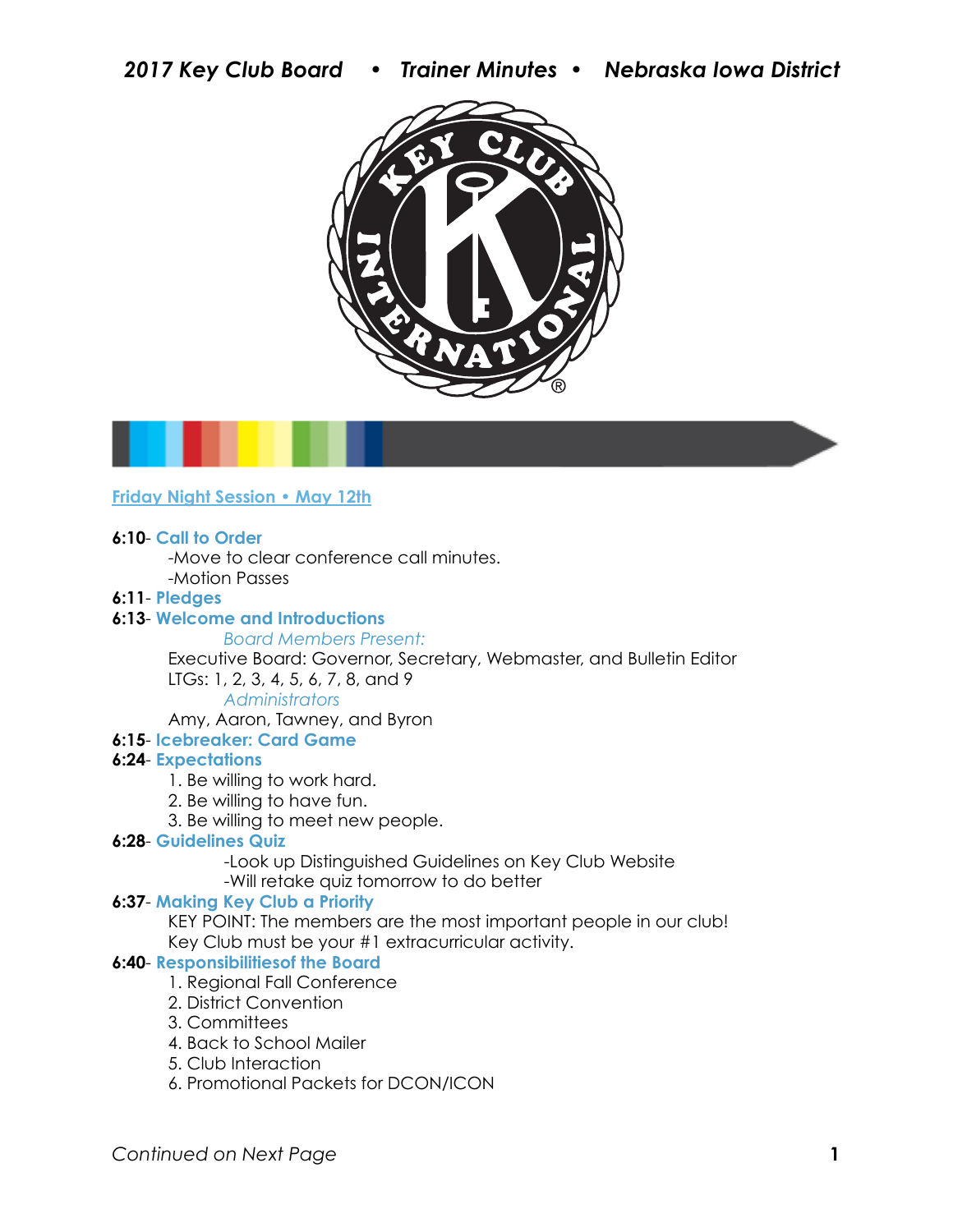7. Miscellaneous: -working with Kiwanis

-other projects (ex: Policy Document)

-sharing information with each other

### **6:48**- **Roles of the Board members**

 Executive (Gov, Sec, Web, and Bulletin Editor), LTGs, Admins, and Intern. Trustee **7:00**- **District Officer Training Discussion** 

 Aaron: Information for LTG's (represent area clubs, connect the board to the club, collect officer report forms, visit clubs and send out newsletters)

**7:32**- **Icebreakers-** Human Knot :) GOOD JOB FRIENDS

### **7:39**- **District Officer Training Discussion**

 7:40 Amy: Information for Governor (figurehead of the district, provides directions, creates an agenda, connects with Kiwanis)

 7:47 Amy: Information for Secretary (writes the minutes, keeps record of information for the board)

 7:54 Amy: Information for Bulletin Editor (creates quarterly district bulletin and co-manages district social media)

 7:59 Amy: Information for Webmaster (maintains website, co-manages district social media)

8:05- Questions

**8:17**- **Administrator Duties** 

 -Amy is the Administrator. Aaron, Tawney, and Byron are the assistants. **8:20**- **Elizabeth M. asked "Where do I find my information?"** 

Answer: Key Club Website, Talk to Reshma, Look in Packets

### **8:25**-**Communication is KEY**

Information should be:

- 1. Knowledgeable
- 2. Timely
- 3. Appropriate Type

Indirect Contact: Newsletters, Emails, Letters

Communication Channels: \*\*Know your audience and know your message!

### **8:52**-**The Feedback Process**

• Feedback goes BOTH ways!

-Admins to Board Members-1:1's and Emails

-Board Members to Admins-1:1's along with any time and any form

 -We must communicate with Admins for our ideas, problems, and anything else we are concerned about.

#### **9:07**- **Adjourn for Night**

**9:08**- **Feedback 1:1's- Executive Board Only (Leo, Samyukta, Tatum, Reshma)**



### **Saturday Session • May 13th**

### **7:50 am**- **Pictures and Breakfast**

#### **8:16 am**- **Call to Order 8:17 am**- **Newsletters**

 Send Newsletters to: club presidents/officers, faculty and Kiwanis advisors, Kiwanis LTG's, Nebraska-Iowa District Board, and administrators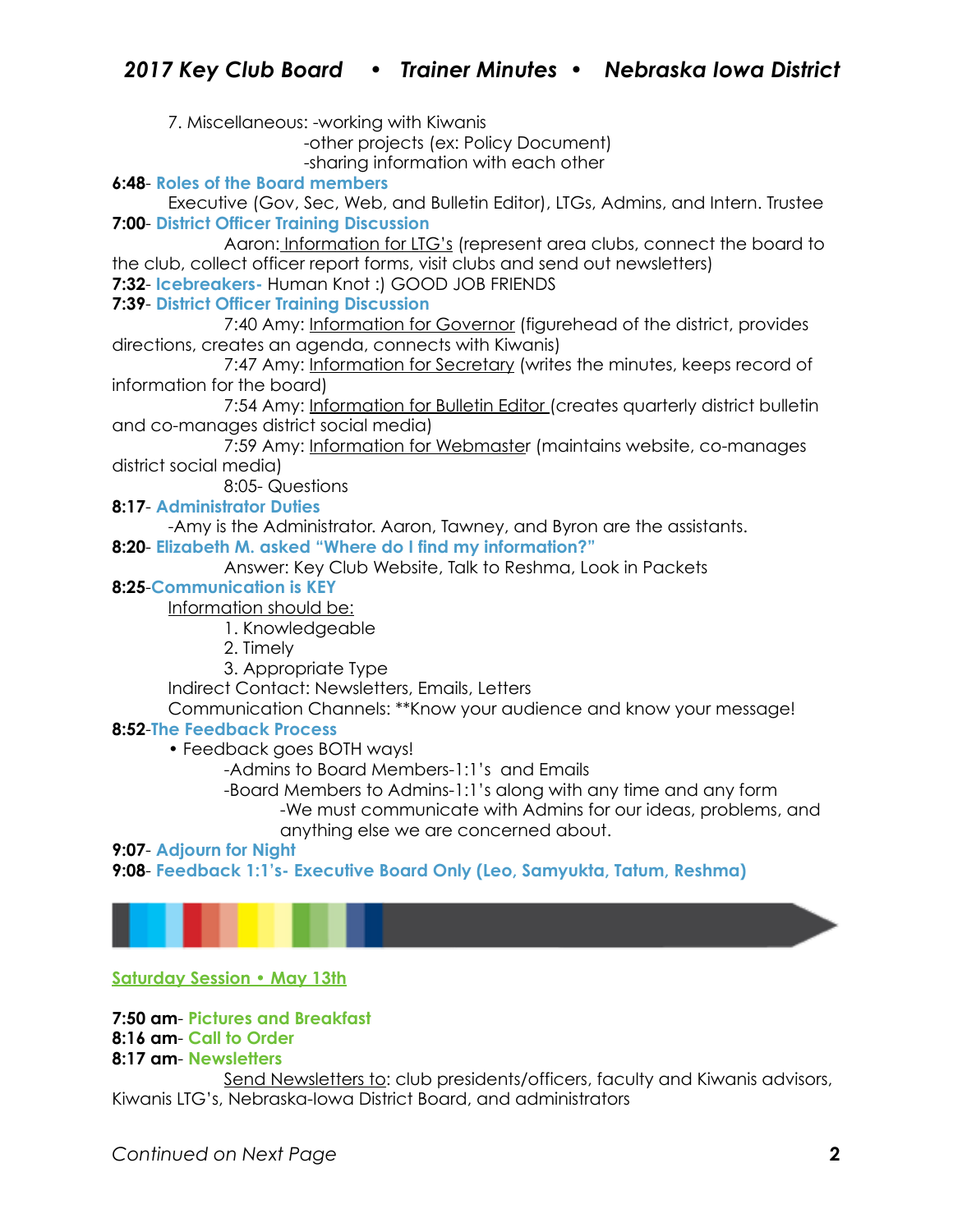### Basic Information:

- 1. Grab attention with color and graphics
- 2. Be informative and know materials
- 3. Utilize resources from other board members
- Potential Topics: Contact Information, PCM, Officer Trainings, DCON,

ICON, community events, area rallies, fundraisers, international partners, K-Family, Service Projects, Puzzle/Game, club or member spotlight, personal note, pictures, RFC, recruitment, dues, contacts, board electing, ORF's, Running for District Board, workshops, speakers, new/old board, awards, dance/entertainment, quotes, etc.

# Brand Guide- Looking at how it is used well

## -Examine Madhuri's Newsletter

### **8:36 am**- **Retake Guidelines Quiz**

### **8:44 am**- **Direct/Indirect Contact Tips and Tricks**

- 1. Know your topic- make sure you have researched what you need
- 2. Use visual aids when necessary but do not let them take away
- 3. Wear comfortable but appropriate clothing
- 4. Move/Gesture for a purpose
- 5. Do not talk immediately- wait until you are there
- 6. Provide value- don't just go to get what you need
- 7. Speak Slowly and focus on positive people
- 8. PRACTICE!!
- 9. Show up early
- 10. Always thank when you leave!

### **8:59 am**- **How to Plan a Workshop**

- Must Know:
- **•** What is your purpose?
- **•** Who is your audience?
- **•** What are the specifics of the situation?
- **•** What technological devices do you have?
- **•** How much time will you have? \*\* very important

### Other Important information:

- 1. Brainstorm the workshop topic
- 2. Research behind it
- 3. Narrow your scope (what is important/useful/etc.)
- 4. Outline your presentation- BE ORGANIZED
- 5. Make your topic understandable and useful. Don't display mastery.
- 6. Build attendees' confidence
- 7. Draw interest (ask questions, have stories, create visuals)
- 8. Beware of too much information, terms, or acronyms.

### **9:20 am-Interpersonal Interactions**

• Be confident, authentic, open, kind, inclusive, and appropriate

### *Conversation Starters*

*With Key Clubbers*: "How is convention going, I love your shirt, are you running for board, how are you doing, what club events do you have coming up, where are you from, what's your name, whats your favorite key club activity, what grade are you in, what do you like about key club, what is your favorite \_\_\_\_\_, sports, instruments, other involvements, etc."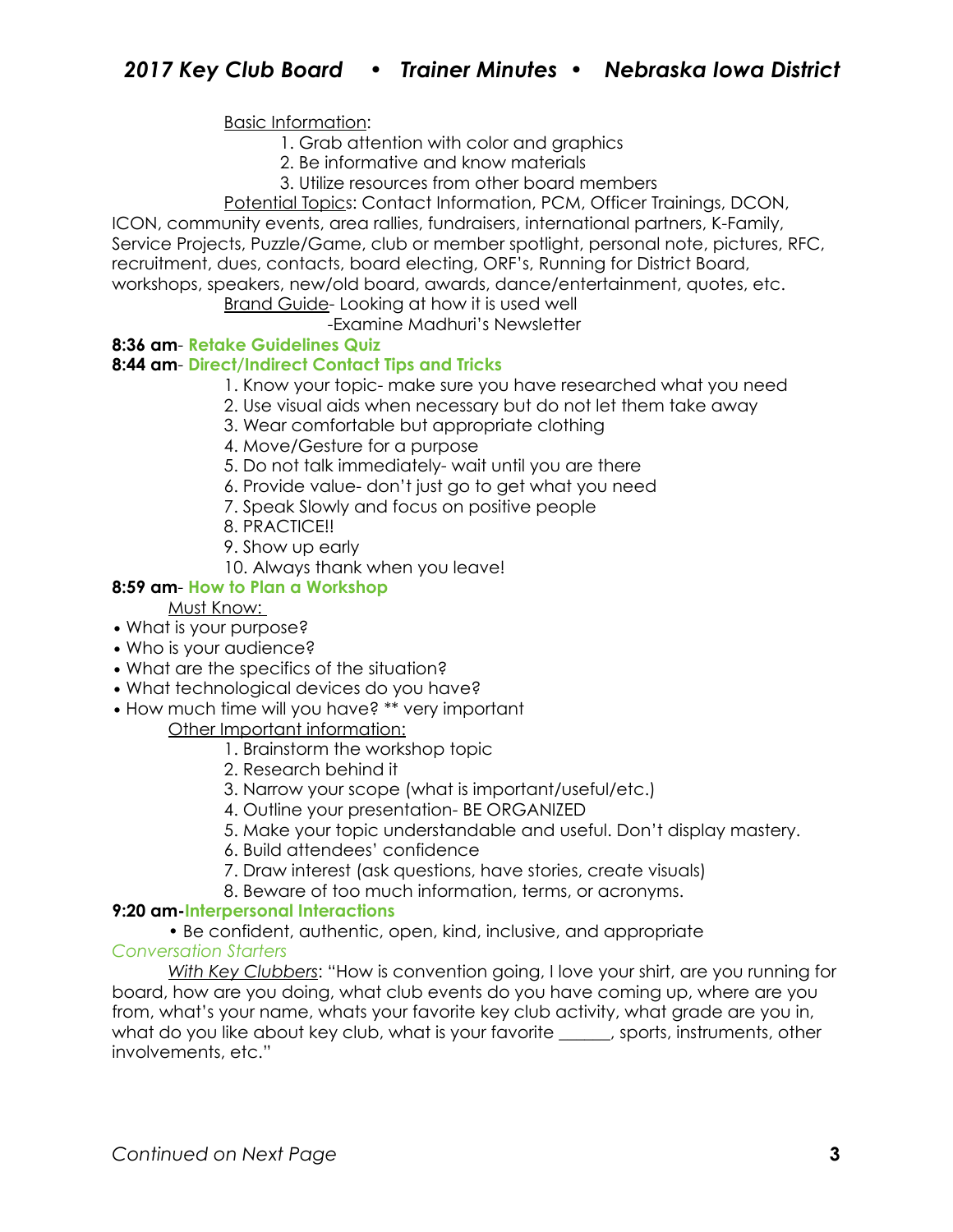# *2017 Key Club Board • Trainer Minutes • Nebraska Iowa District*

*With Kiwanians*: "What do you enjoy about Kiwanis, how did you get involved, what fundraisers have you done, what are your favorite service projects, any advice for key club, how is the convention going, where you a member of key club, would you like to come to our workshop"

*Phone Calls* 

- 1. Introduce yourself
- 2. Ask if it is a good time to talk- tell them how much time you need
- 3. Speak Slowly
- 4. Remove background noises

### **9:39 am- Break**

**9:52 am- Icebreaker-** Human Bingo :) I got the dub!

### **10:05 am- What we plan?**

*1.* District Convention

-largest event we host throughout the year

- *2.* Regional Fall Conference -held in the fall in four regions -will be held in Lincoln, Omaha, Des Moines, and Cedar Rapids
- *3.* Officer Trainings
	- -held independently as LTG's (exec. board should help)
	- -typically done in summer/or fall
	- -group or individual club
	- -in person or online
- *4.* Presidential Council Meeting
	- -held independently
	- -throughout the year is important (4 is an ideal goal)
- *5.* Area Rally

-activity with all members of an area involved

-can be various activities (Ex: bowling, service project, etc.)

### **10:14 am- Event Planning**

- *•* Define your purpose: list what you want to accomplish/decide how you will add value
- *•* Brainstorm: topics, activities, locations, how many people will be there, etc.
- *•* Know what resources you will need (chairs, projector, wifi, tables, etc.)
- *•* Consider costs
- *•* Set the date early and stick to commitment
- *•* Work together- if something worked: Share it! … if something didn't work: share it.
- *•* Provide accurate directions and a way for people to reach you
- *•* Arrive early
- *•* Be prepared and organized
- *•* Be flexible, friendly, and inclusive
	- Potentially Free Locations: Library, park, school, non-profit or foundation,

restaurant meeting room, city or country buildings, nursing home, bank/public business **10:37 am -Ice breakers**: Lava Game and Tape Game

**10:37 am-FeedBack 1:1's** for Carter, Grace, Elizabeth W, Aschtian, and Bianca

# **11:22 am- Personal Branding**

-Much like a business, people have their own brand

-WE MUST PROJECT A POSITIVE BRAND!

-What do you want people to think about you when they meet you?

-Think about what you are saying (Sarcasm, wild stories, side comments, etc.)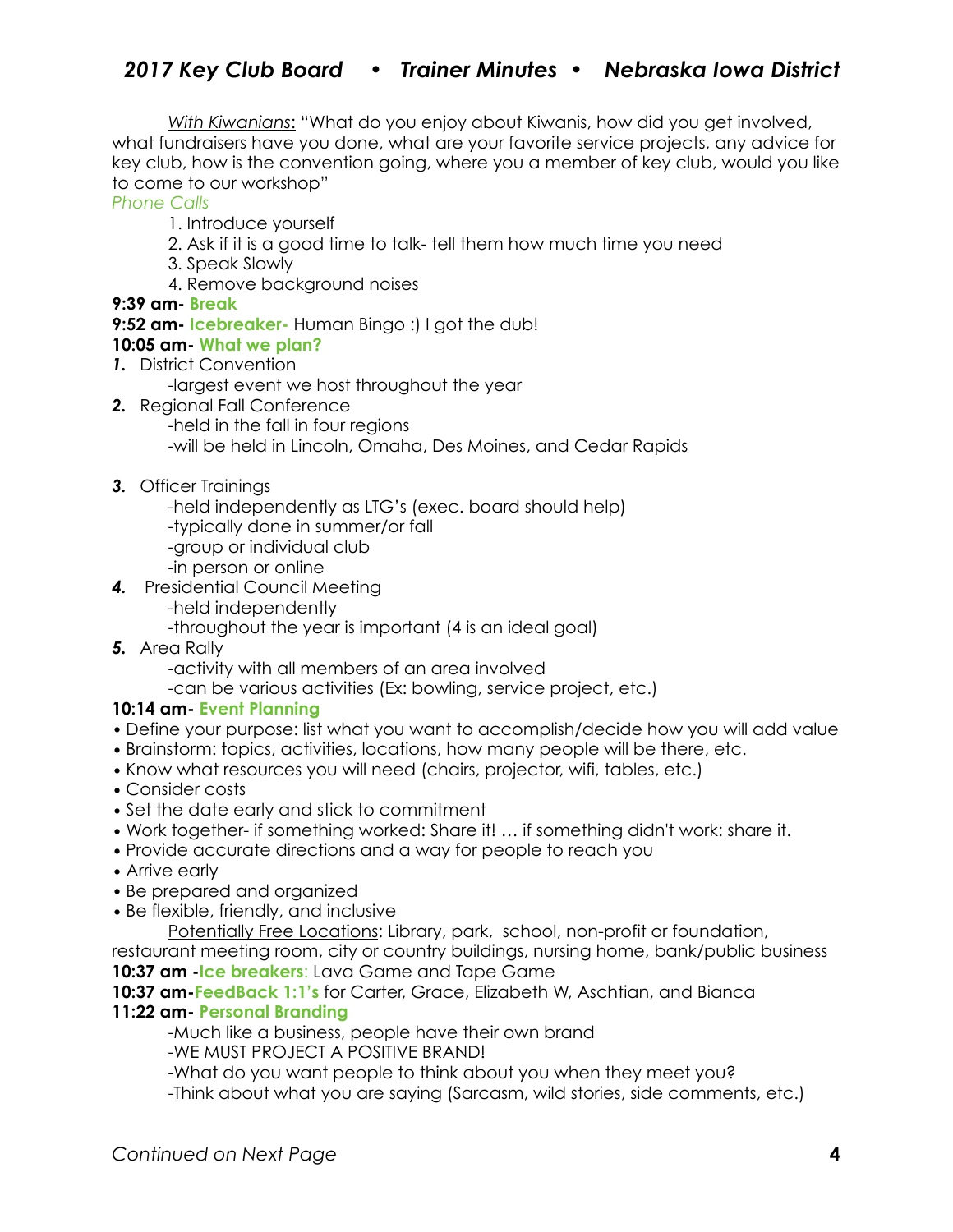-Think about what you are doing (non-verbals, tone, be authentic and real) -Find ways to be *valuable*.

 -Build your presence (make people know you exist and leave them with a good first impression- Ex: good newsletters, good publications, etc.)

 -Continue to Learn (become a key club expert, don't ever stop learning though) -Admit when you don't know something- BE HONEST

 -Be consistent (think about how you act in all areas: social media, in person, etc.) **11:45 am- Lunch** 

#### **12:10 pm- Board Activity:** Lego Game

#### **12:20 pm- Board Activity Reflection**

-Why did your group succeed vs. why did your group fail?

#### **12:23 pm**- **Kiwanis Branding Workshop**

 **-**Tatum and Reshma decide groups and numbers.

-People volunteer for groups:

 Introduction with Game: Erik and Elizabeth M. Logos and Seal: Tatum, Reshma, and Aschtian Fonts: Kelly and Bianca Colors: Elizabeth W. and Leo Photography: Samyukta and Dawson Questions and Wrap Up: Grace and Carter

### **12:57 pm- Break up into small groups to work**

#### **1:30 pm- Meet Back up**

Introduction: - found logos to use

-need to put information into power point

-research why we should use brand book

### Fonts: -found which fonts are acceptable

-primary fonts vs. back up fonts

-need to put information into power point

### Colors: -found which colors are okay

-determined why these colors are important

Photography: -found the information needed

-need to place it into power point

Questions: -learned some research

-will need to learn all information

### **1:45 pm- Work Time for brand book workshop**

### **2:00 pm- Parliamentary Procedure with Trail Mix**

*-Reshma explains the activity.* 

•Tatum moves to put sour patch kids into the trail mix.

Erik seconds.

The motion passes.

• Grace amends the motion to open the sour patch kids and pour them into the box. Kelly seconds.

The motion passes.

• Erik moves to put half the popcorn into the trail mix.

Elizabeth seconds.

Tatum, Erik, and Grace abstain.

The motion passes.

—continue playing game—-

**2:25 pm- Eat trail mix and draw numbers for activity.**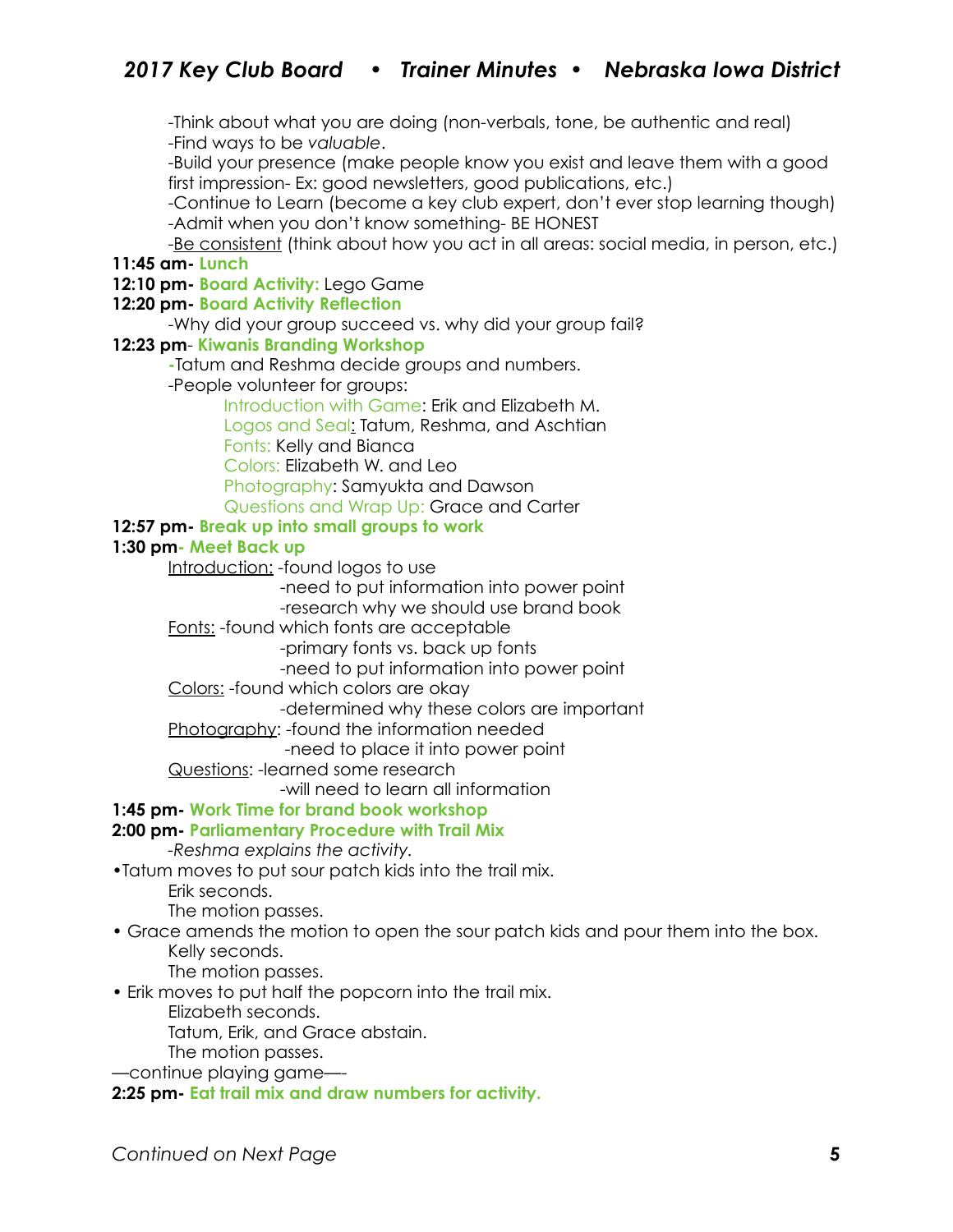### **2:29 pm- Team Building Activity**

#### **3:02 pm- Reflection**

**3:05 pm- District Bylaws** 

### **3:10 pm- K-Family**

K-Family: Key Club, Circle K, Aktion Club, Kiwanis, Builder's Club, and K-Kids **3:12 pm**-**International Strucure** 

International Board > International Council> Trustees> Sister Districts> Governor> Executive Board> Lieutenant Governors

#### **3:14 pm- International Partners**

\*\*These are actual charities that raise money.

Preferred Charities (for all of K-Family): Children's Miracle Network, UNICEF Hospital, and March of Dimes

Service Partners (for Key Club): The Thirst Project

\*\*These are organizations that we partner with.

Vision Partners (for all of K-Family): Nickelodeon, US Army

Co-Sponsors (for Key Club): Rustic Pathways

### **3:18 pm- Resources**

How to get to the: Key Club Website, Brand Guide, etc.

**3:25 pm- Feedback 1:1's** (Dawson, Kelly, Erik, Bianca, and Elizabeth M.)

**3:25 pm- Board Activities and Writing Notes** (Green Glass Door/Ski Mountain/Simon

Says/Slap Game/Ships and Sailers, Going Camping, Trust Circle etc.)

### **5:00 pm- Committees**

Group N

1. Service Committee

#### (Chair: Tatum • Reshma, Kelly, and Leo)

-plan service projects

-responsible for promoting service to the key club members

-update and promote the district service booklet

-responsible for projects and workshop about service at DCON

-create articles for district bulletin and newsletters

### 2. Membership and Expansion Committee

### (Chair: Carter • Erik, Elizabeth M. Dawson)

-supports clubs in raising numbers

-call struggling clubs and ask them if they need help

-call improving clubs and praise them. ask them what they did.

-send out flyers for recruitment

-promote dues

-reactivate/charter new clubs

-create articles about membership recruitment

-communicate with Kiwanis

### 3. International Partners Committee

### (Chair: Samyukta • Aschtian, Bianca, Elizabeth and Grace)

-work to promote international projects and partners

 -send information to LTG's and other board members so they can send them along to their clubs

-promote ICON 2017 and ICON 2018

-Responsible for ICON logistics

-works with international trustee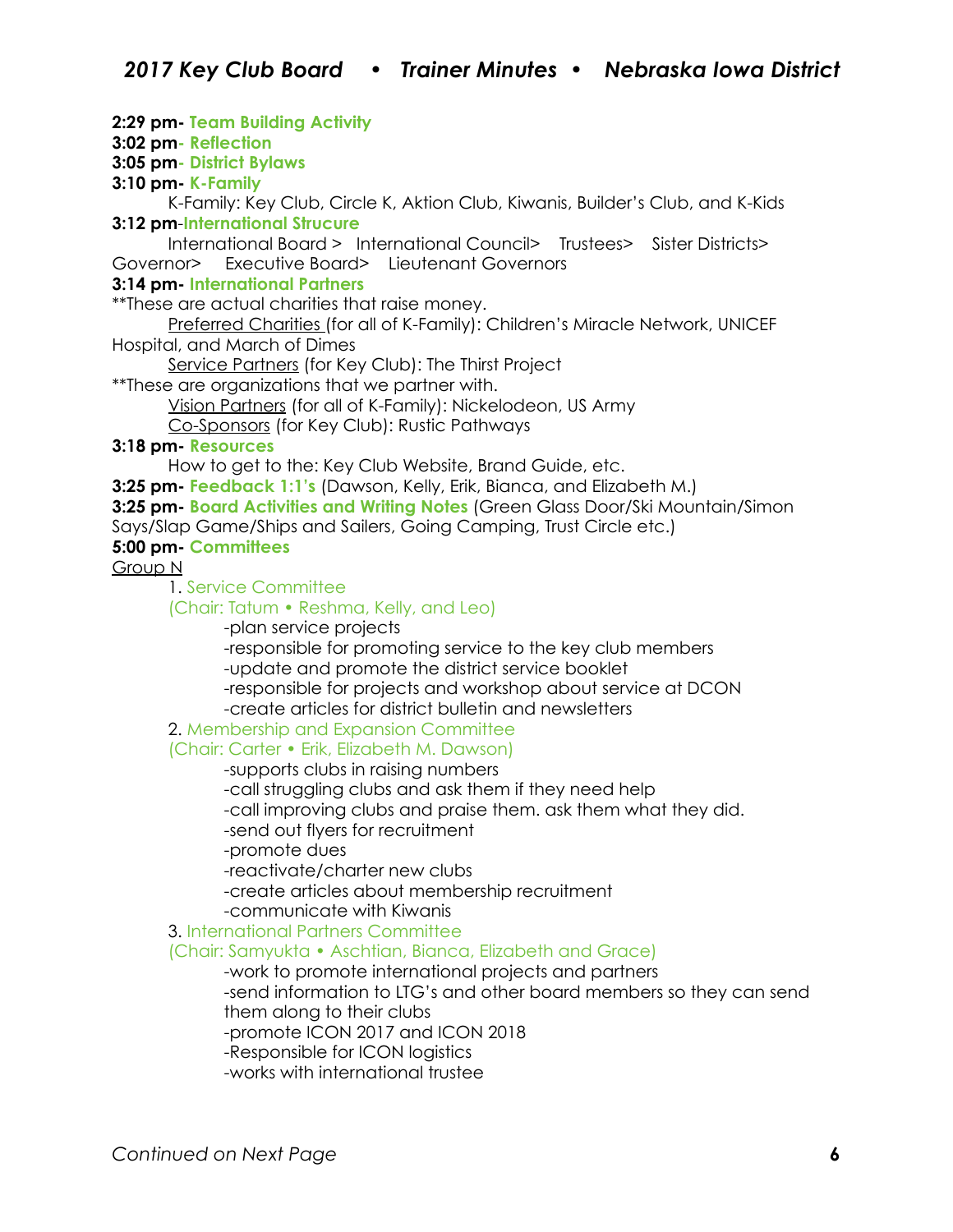-create detailed articles and examples of projects with international partners

-develop registration packet for ICON attendee

-welcome flier/registration

-schedule major dates/events of tour and convention

-suggested packing list

-Highlights of ICON (important things to know)

#### Group I

### 1. DCON Planning Committee

### (Chair: Erik • Reshma, Carter, Bianca)

-in charge of creating the DCON theme objective

-will be in charge of planning the key note speaker

 -create and execute a plan to present to the board on how to best promote DCON

-in charge of raising DCON attendees

-create welcome flier/registration has been received

-create general schedule

-create suggested packing list for DCON

-Highlights of DCON (important things to know)

 -Create any recommendations for changes in activities, entertainment, schedule, etc.

2. K-Family Committee

#### (Chair: Grace • Kelly, Leo, Elizabeth M)

 -will work with k-kids, circle k, Kiwanis, builder's club, and Aktion on joint directives/projects

 -work with local clubs in promoting/ assisting with interfamily events -send a mailer to clubs with local k-family clubs in their area and tell them how to plan an event

-maintain/update the K-Family directory

 -create articles on the k-family as a whole and individual levels for the district Bulletin and LTG newsletters

### 3. District Policy Committee

### (Chair: Dawson • Tatum, Samyukta, Aschtian, Elizabeth W.)

-will create the District Policy Document

-will update the District Policy Document

-Present proposed policy document to the board for ratification)

### **5:17 pm- Take Break until pizza arrives**

### **5:32 pm- Dinner**

#### **5:47 pm- Fire drill ;)**

### **6:11 pm- N Committees**

Break up into groups and decide what needs to be done.

**6:35 pm- Reports-** N Groups

1. Service

• August Board Meeting Project: school supply drive

-Exec. Board: Bring 2 folders and 2 notebooks

-LTG's: Bring box of pencils/pens and package of loose leaf paper

• November Board Meeting Project: Christmas Toys

-Exec. Board: Bring gift for ages 6-12 years

-LTG's: Bring gift for ages 12-17 years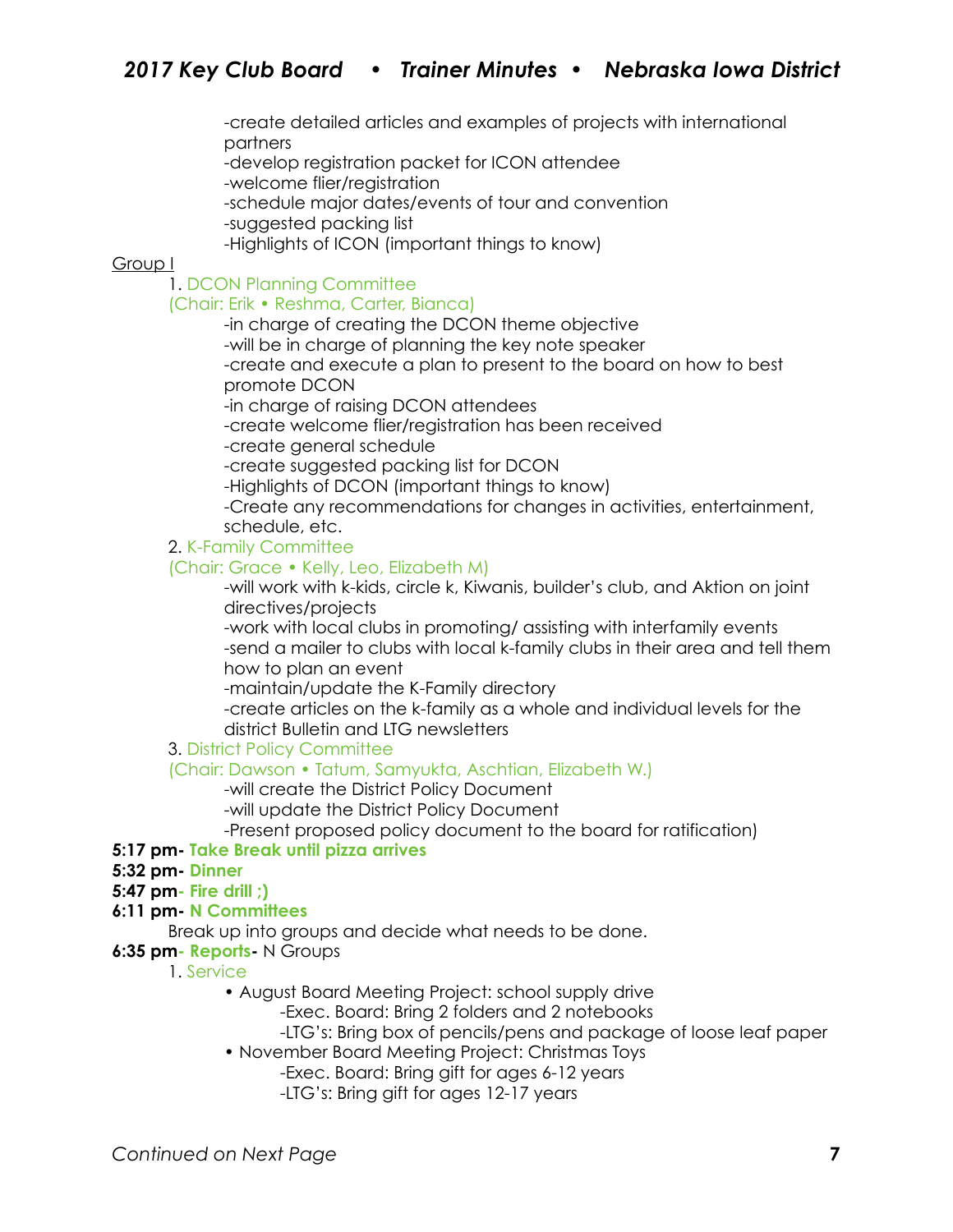### 2. Membership and Expansion

- appointed expansion to Carter and Erik -look for new charter club locations
	- -contact Kiwanis advisers, schools, etc.
- appointed membership retainment to Dawson and Elizabeth M.
	- -collect contact info
	- -talk to failing clubs

### 3. International Partners

-worked on flyers

-decided who would work on what

-started working on ICON registration packet

### **7:00 pm- I committees**

Break up into groups and decide what needs to be done.

**7:40 pm- Reports**- I groups

1. DCON

- -Narrowed them to 3 choices
- 1. Harry Potter
- 2. Beaches/Luau
- 3. 90's Eliminated after NO votes
- *•* Erik moves to have a Magic Themed DCON with Harry Potter sub-theme.
- *•* Kelly seconds the motion.
- *•* The motion passes.
	- -Going to work to get a speaker: Jim Verlengia
	- -Magician was mentioned
	- -Eliminate trivia night.
	- -Move talent show to Saturday night
	- -Watch movie on Friday night
- *•* Samyukta moves to approve the schedule changes for DCON.
- *•* Carter seconds the motion.
- *•* The motion passes.

### 2. K-Family

-Kelly: create articles for bulletins and newsletters

- -Leo: update K-Family directory
- -Elizabeth: promote K-family involvement
- -Grace: will work on mailer
- -work to further build relationships within the branches
- 3. Policy Document
	- -We obtained the policy document from last year.
	- -All read through the policy document by: June 1st
	- -Aaron will find comments from last year.
	- -Individually determine what needs to be added (2-3 items)
	- -Meet with each other to discuss changes.
	- -Meet with Aaron and Amy a week in advance to make sure our changes are acceptable and listen to advice/feedback he has.

### **8:00 pm- Tour Hotel**

### **8:19 pm- District Board Goals**

- *1.* Charter 2 new clubs.
- *2.* Increase dues-paying members to 2,500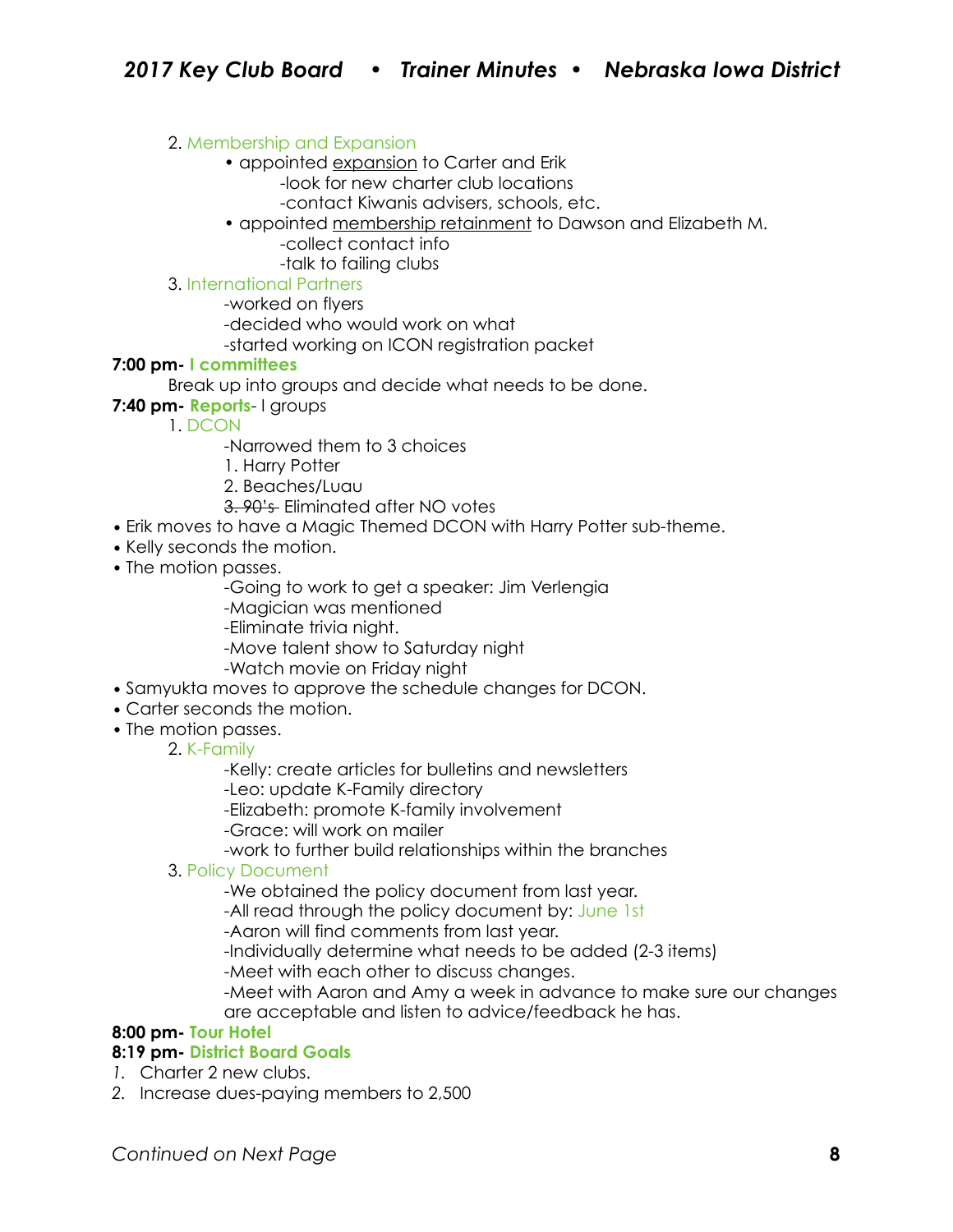# *2017 Key Club Board • Trainer Minutes • Nebraska Iowa District*

- *3.* 200 total Instagram followers and posting once a week
- *4.* 150 total Twitter followers and post/retweet once a week
- *5.* build member resources on Website
- *6.* 350 Facebook Likes
- *7.* 40% of Clubs pay early bird (22)
- *8.* Update the website after a change has been made (up to one week)
- *9.* Have 90 people attend RFC's throughout all areas
- *10.* Have 70 people attend District Convention
- *11.* Every area represented
- *12.* Elect a board member from every area at DCON
- *13.* Have 12 applicants for Single Service and Major Emphasis Program each.
- *14.* Have 50 clubs pay dues by January/February Board Member
- 15. Perfect board attendance
- *•* Grace moves to approve the District Board goals.
- Bianca seconds the motion

*•* The motion passes.

#### **9:06 pm- Worktime 10:01 pm- Adjourn for Night**



### **Sunday Session • May 14th**

#### **8:04 am- Call to Order 8:04 am- Fall Conference/Area Rallies**

Divide up in to Areas

Lincoln- Tatum, Erik, Elizabeth M, Leo Omaha- Dawson, Kelly, Aschtian, Bianca

Des Moines- Grace, Elizabeth W.

Cedar Rapids- Carter, Reshma, Samyukta

Theme is: SERVICE

*-Executive Board will plan curriculum and create power point.* 

Service Project Ideas (Go around room and suggest one idea)

- *1.* Park Clean Up
- *2.* Dog Toys
- *3.* Nursing Home
- *4.* Tie Blankets
- *5.* Puffy Paint Socks
- *6.* Plant Flowers
- *7.* Book Drive
- *8.* Food Pantry
- *9.* Ronald McDonald House
- *10.* Soup Kitchen
- **11.** Volunteer at a Local Organization
- *12.* Make Cards for Veterans
- *13.* Rake Leaves
- *14.* Distribute Popcorn

*Continued on Next Page* **9**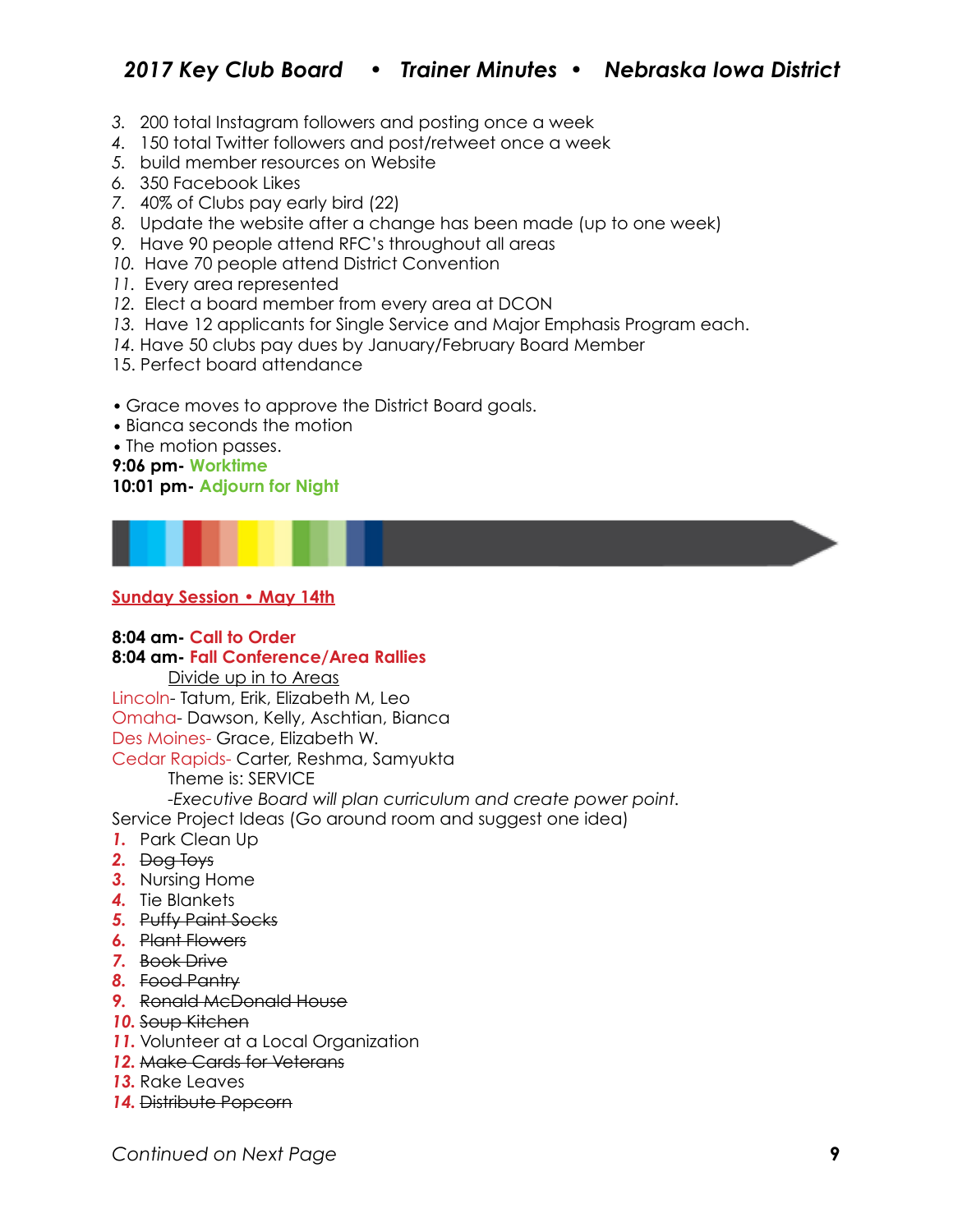- *15.* Bake Sale
- *16.* Food Drive
- *17.* T-shirt Drive
- *18.* Meals to go Messages
- *19.* Miracle League
- *20.* Meal Packing
- *21.* Hats and Mitten Drive
- *22.* Trash Cleanup
- *23.* Walk/Race for a cause
- *24.* TOT for UNICEF
- *25.* candy buckets for kids
- *26.* Penny Wars

#### **8:50 am- Break up into Respective Locations 9:20 am- Report Information**

Lincoln Information

- Date: October 8th Location: Tabitha Elder Care Continuum Start Time: 1:00-4:00
- *•* Bingo, Meeting, and Yard Work Group
- *•* Amy will talk to Tabitha and schedule it
- *•* Snacks- Variety of sweet snacks

#### Omaha Information

 Date: October 21st Location: Nursing home or Omaha's children museum Start Time:1:00-4:00

### Des Moines Information

 Date: October 1st Location: Courage League Start Time:1:00-4:00

### Cedar Rapids Information

 Date: October 8th Location: Cottage Grove or Key Point Start Time: 1:00-4:00

### **9:28 am- Back to School Mailer**

- *•* Carter moves to keep the Back to School Mailer
- *•* Samyukta seconds the motion.
- The motion passes.
	- 1. Reshma will write an introduction.
	- 2. Samyukta will create Board Contact Information
	- 3. ORF will be added
	- 4. Elizabeth W. will make Levels of Key Club document
	- 5. Dawson will make "What is Key Club and When are dues?"
	- 6. Aschtian and Bianca will highlight certain International Partners
	- 7. Tatum will finish and attach service document. (Add Online Resources)
	- 8. Grace will make K-Family handout.
	- 9. Samyukta will create ICON information.
	- 10. Erik, Kelly, Grace, and Carter will make flyers for their specific RFC.
	- 11. Kelly will look at PCM vs. Area Rally and determine if it needs changing.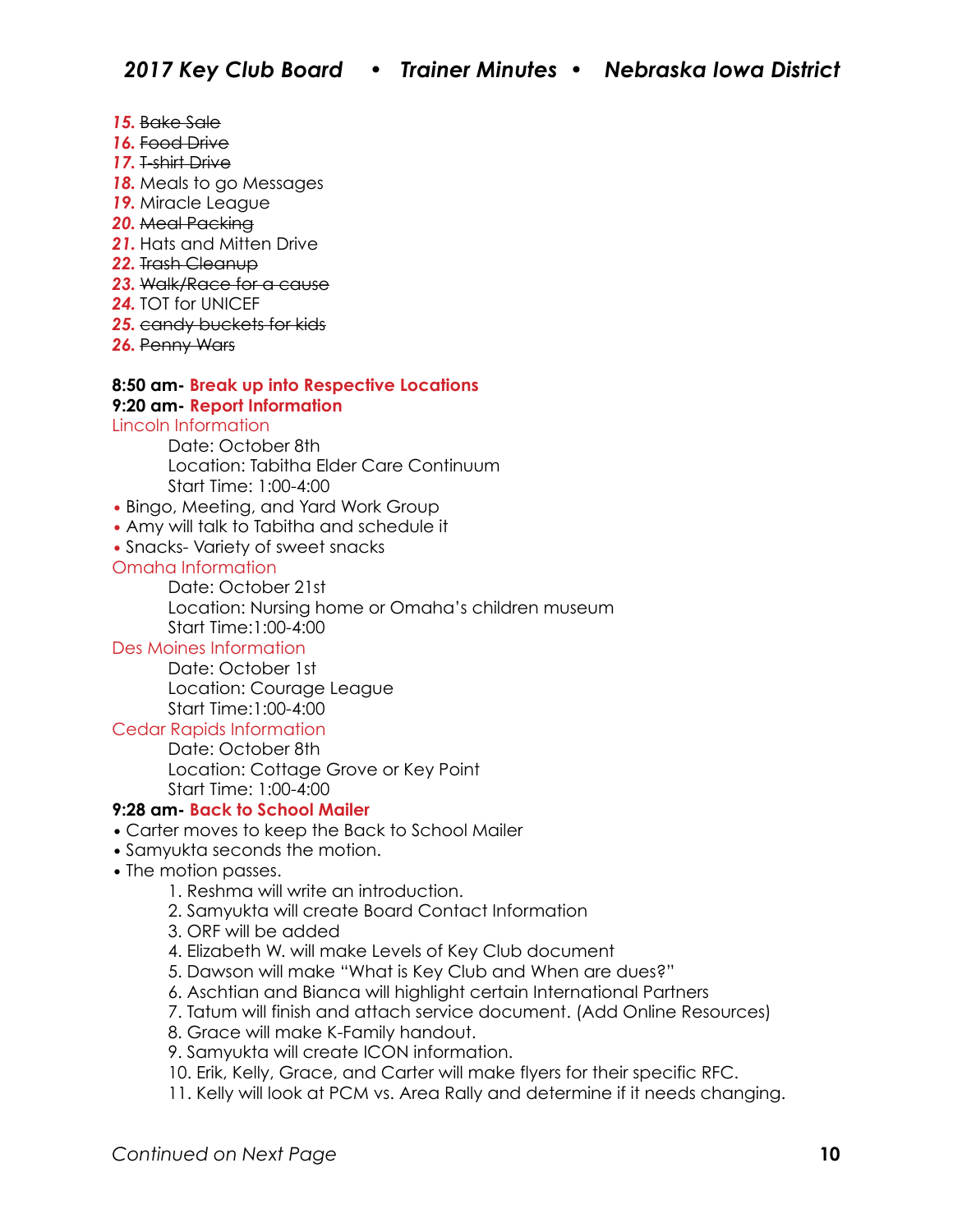- 12. Erik will create DCON
- 13. Reshma will create a How to Run for District Board
- 14. Elizabeth M. will do awards.
- 15. Admins will do Registration Packet

### **9:54 am- Meeting Dates**

-Kiwanis DCON: August 4-6th in Coraville, Iowa

- -October/November: Saturday, November 4th in Omaha
- *•* Tatum moves to have costumes at board meeting.
- *•* Kelly seconds the motion.
- *•* The motion passes.
	- -January/February: February 2nd-4th in either Des Moines or Iowa
	- -DCON: March 15-18th in West Des Moines, Iowa

#### **10:03 am- Board Uniforms**

Polos: will be purple with yellow thread

#### -Determine fun shirts.

- *•* Kelly moves to have fun board T-Shirts
- *•* Erik seconds the motion.
- *•* The motion passes.

-Determine shirt color.

- *•* Erik moved to have burgundy T-Shirts
- *•* Kelly seconds the motion.
- *•* The motion passes.
- \*\*Everyone should make a board shirt by Conference Call
- \*\*Due: JUNE 1ST

-Determine ICON shirt: Fuchsia

*•* Everyone attending should turn in shirt design by May 21st: ONE WEEK TO DECIDE

### **10:16 am- Personal Goals**

#### Area 9/Carter

- 1. Charter at least one new club
- 2. Have contact information for all clubs
- 3. Visit all clubs twice
- 4. Achieve the Robert F. Lucas award guidelines
- 5. Comply with due dates
- 6. Raise membership in Area 9 by 50 new members

Area 8/Grace

- 1. Have at least 2 Area Rallies
- 2. Get clubs to become more responsive
- 3. Visit every club at least 3 times
- 4. Charter at least one new club
- 5. Complete all responsibilities

### Area 7/Elizabeth W

- 1. Comply with due dates
- 2. Host two area rallies
- 3. Visit each club twice
- 4. Get all club information

### Area 6/Aschtian

- 1. Get clubs to go to DCON and get one member to run for board
- 2. Get all club information
- 3. Get clubs to be more responsive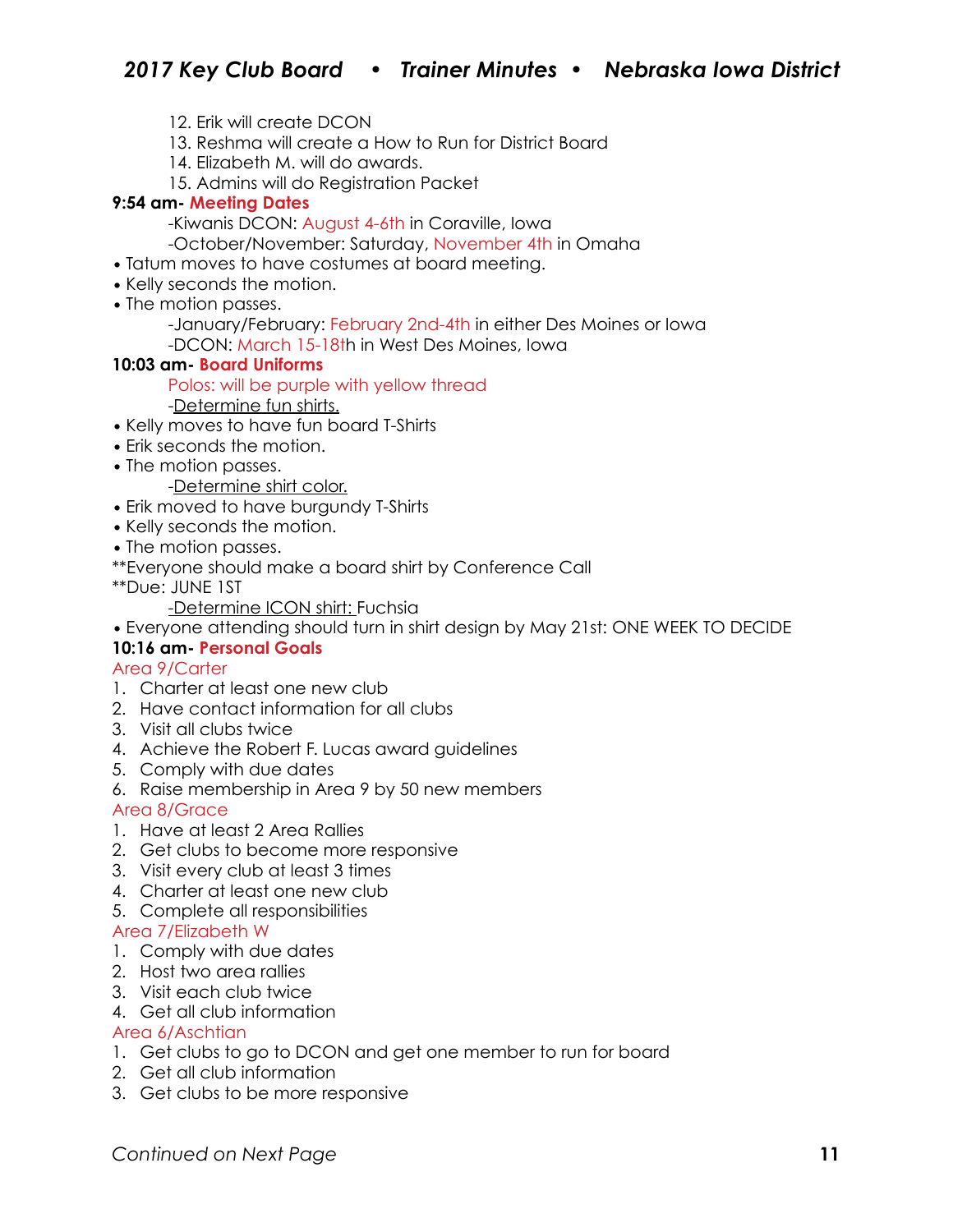- 4. Hold two area rallies
- 5. Expand membership
- 6. Comply with due dates
- 7. Make sure all clubs pay dues

### Area 5/Bianca

- 1. Visit all clubs twice
- 2. Get all clubs to turn in early bird dues
- 3. Raise membership by 50 people
- 4. Have one person from each club at DCON
- 5. Qualify for Robert F. Lucas
- 6. Comply with Due Dates

### Area 4/Dawson

- 1. Work Hard
- 2. Hold a PCM
- 3. Finish and Ratify Policy document
- 4. Hold 2 area rallies
- 5. Work to save dying clubs
- 6. Improve DCON attendance from area
- 7. Have majority of clubs pay early bird dues
- 8. Help clubs raise money

### Area 3/Kelly

- 1. Newsletters on time
- 2. ORFs on time
- 3. Dues on time
- 4. Expand membership
- 5. Host 2 area rallies
- 6. Service projects with K-Family
- 7. Attend 4 Kiwanis meetings

### Area 2/Erik

- 1. Charter 2 new clubs
- 2. Hold a fall and spring area rally
- 3. 3 PCM's
- 4. Increase membership by 10%
- 5. At least 2 club visits for all schools
- 6. Get Seward to attend a District Event
- 7. Get schools to cooperate
- 8. Work in conjunction with K-Family
- 9. Get as many contacts as possible
- 10. Qualify for Robert F. Lucas
- 11. Maintain existing clubs
- 12. Comply with Due dates

### Area 1/Elizabeth M.

- 1. Work on committees
- 2. Extend membership
- 3. Submit everything on time
- 4. Update officer contact information
- 5. Focus on responsive clubs
- 6. Have a PCM
- 7. Visit or Skype all clubs at least once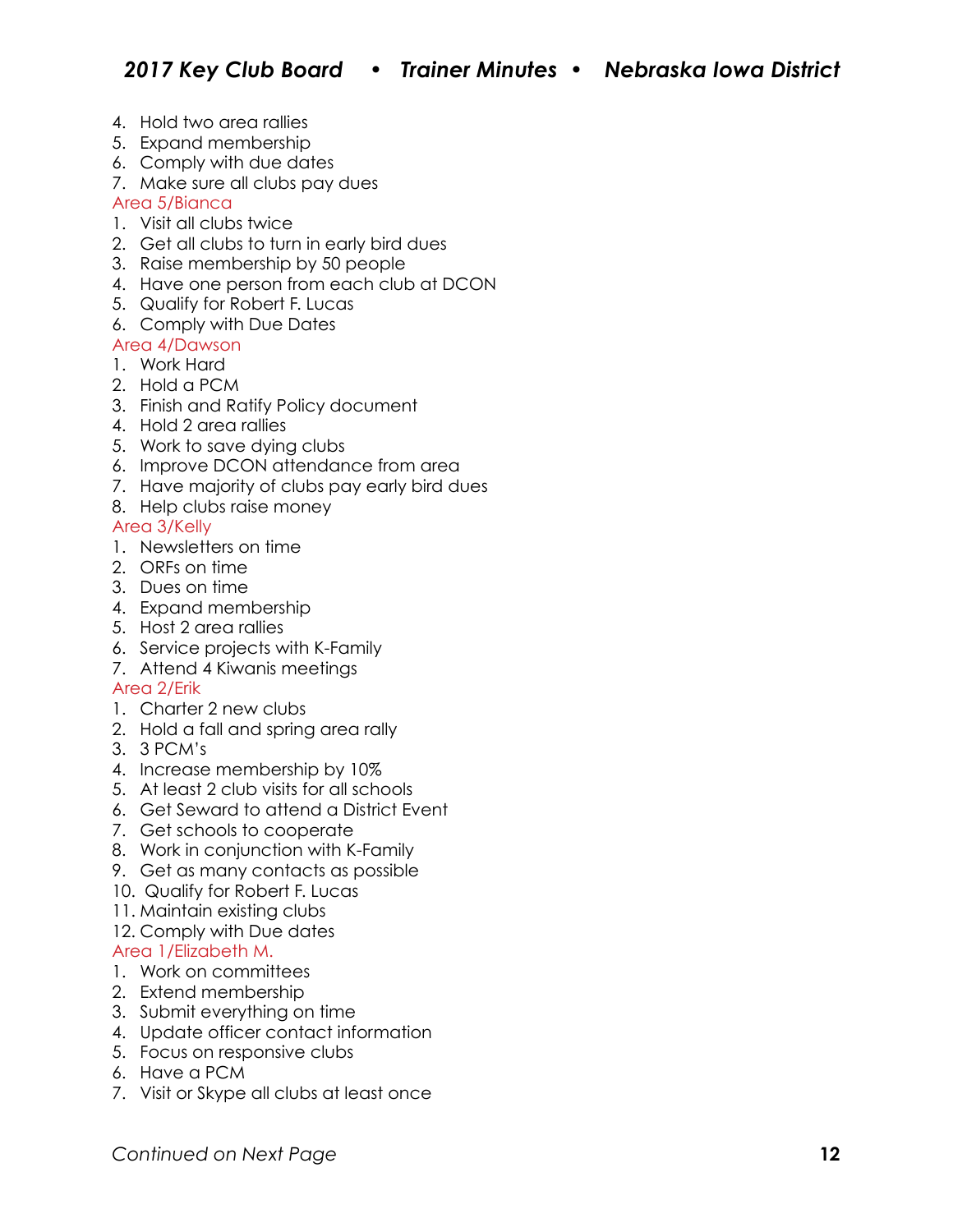8. Qualify for Robert F. Lucas

### Webmaster/Leo

- 1. Update website and keep it updated
- 2. Post on social media once a week
- 3. Increase follows, likes, and friends

### Bulletin Editor/Samyukta

- 1. Increase member resources and accessibility
- 2. Revamp website
- 3. Promote DCON
- 4. Ratify the Policy Document
- 5. Send out all Bulletins
- 6. Monitor Social Media
- 7. 2 club visits
- 8. 2 area rallies
- 9. Qualify for Distinguished Bulletin Editor
- 10. Work with trustee to promote international partners
- 11. Increase membership recognition in bulletin

### Secretary/Tatum

- 1. Turn in all minutes within 3 days of the meeting
- 2. Complete and update service booklet
- 3. Be accountable and helpful to the rest of the board
- 4. Go on at least 4 club visits
- 5. Meet all guidelines for Distinguished officer
- 6. Organize ORF's well
- 7. Ratify the Policy Document

### Governor/Reshma

- 1. Maintain a full board
- 2. Send out all board newsletters
- 3. Send out Board meeting agendas/packing lists a week in advance
- 4. Give Fantastic speeches
- 5. Improve Kiwanis-Key Club relationship
- 6. Complete all committee tasks
- 7. Have a successful RFC and DCON

### **10:45 am- Accountability**

### Area 9/Carter

- 1. ICON/Board T-shirt Design
- 2. Working with committees
- 3. Finish RFC Flyer
- 4. Finish Branding Workshop Questions
- 5. Host and Take Minutes during conference call for committee

### Area 8/Grace

- 1. Finish flyers for BTSM
- 2. Confirm RFC location
- 3. Finish ICON agenda
- 4. Study and Become an expert on the Kiwanis Brand Book

### Area 7/Elizabeth W

- 1. Board T-shirt Design
- 2. Committee Responsibility
- 3. RFC details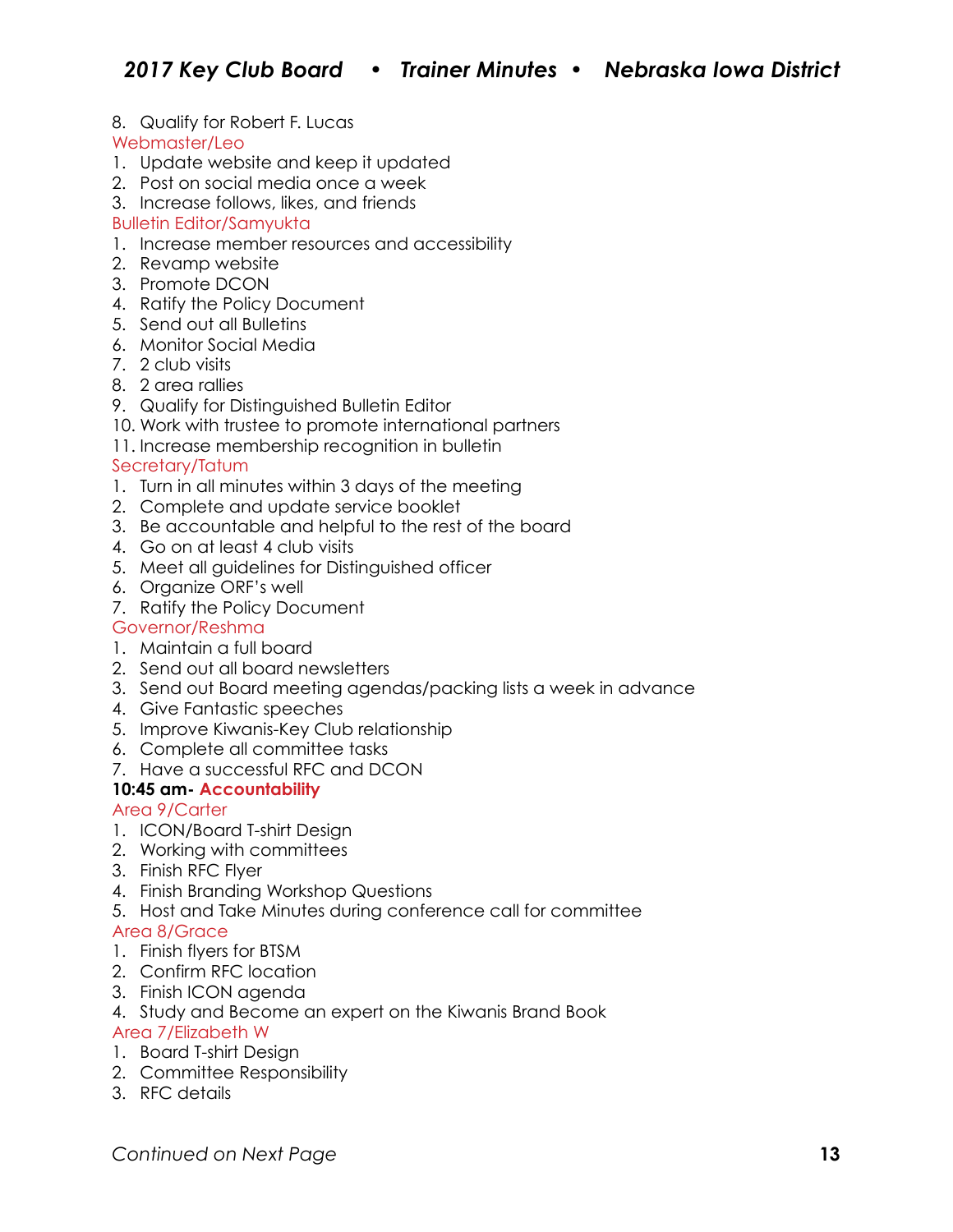- 4. Make flyers for BTSM
- 5. Practice presentation for Kiwanis workshop

Area 6/Aschtian

- 1. Board T-shirt Design
- 2. Flyers for BTSM
- 3. June/July newsletter completed and turned in on time
- 4. Club contact information updated
- 5. Practice for branding workshop
- 6. Communicate with committees
- 7. Finalize plans for RFC

### Area 5/Bianca

- 1. ICON/Board shirt design
- 2. Gain contact info for clubs
- 3. Practice presentation for workshop
- 4. Finalize RFC plans
- 5. Work with committees
- 6. Finish BTSM flyers

### Area 4/Dawson

- 1. Submit shirt design
- 2. Complete flyer for BTSM
- 3. Work with committees
- 4. Plan RFC
- 5. Finish part for workshops
- 6. Get comments on Policy Document

### Area 3/Kelly

- 1. RFC Flyer
- 2. Proofread PCM flyer
- 3. T-shirt design
- 4. Contact Children's Museum
- 5. Finish upcoming newsletters
- 6. Practice presenting workshop slides

### Area 2/Erik

- 1. RFC flyer
- 2. DCON Flyer
- 3. Organizing DCON committee meetings
- 4. T-Shirt Design
- 5. Work shop practice
- 6. Begin chartering process for clubs
- Area 1/Elizabeth M.
- 1. BTSM flyer
- 2. Get contact for unresponsive clubs
- 3. Start scheduling PCM's
- 4. Find out Kiwanis meetings in Area 1 and attend
- 5. Update officer contact information
- 6. Workshop practice

### Webmaster/Leo

- 1. Update website with Bios
- 2. Update website with photos from Trainer and ICON
- 3. Committee duties (K-Family Directory)